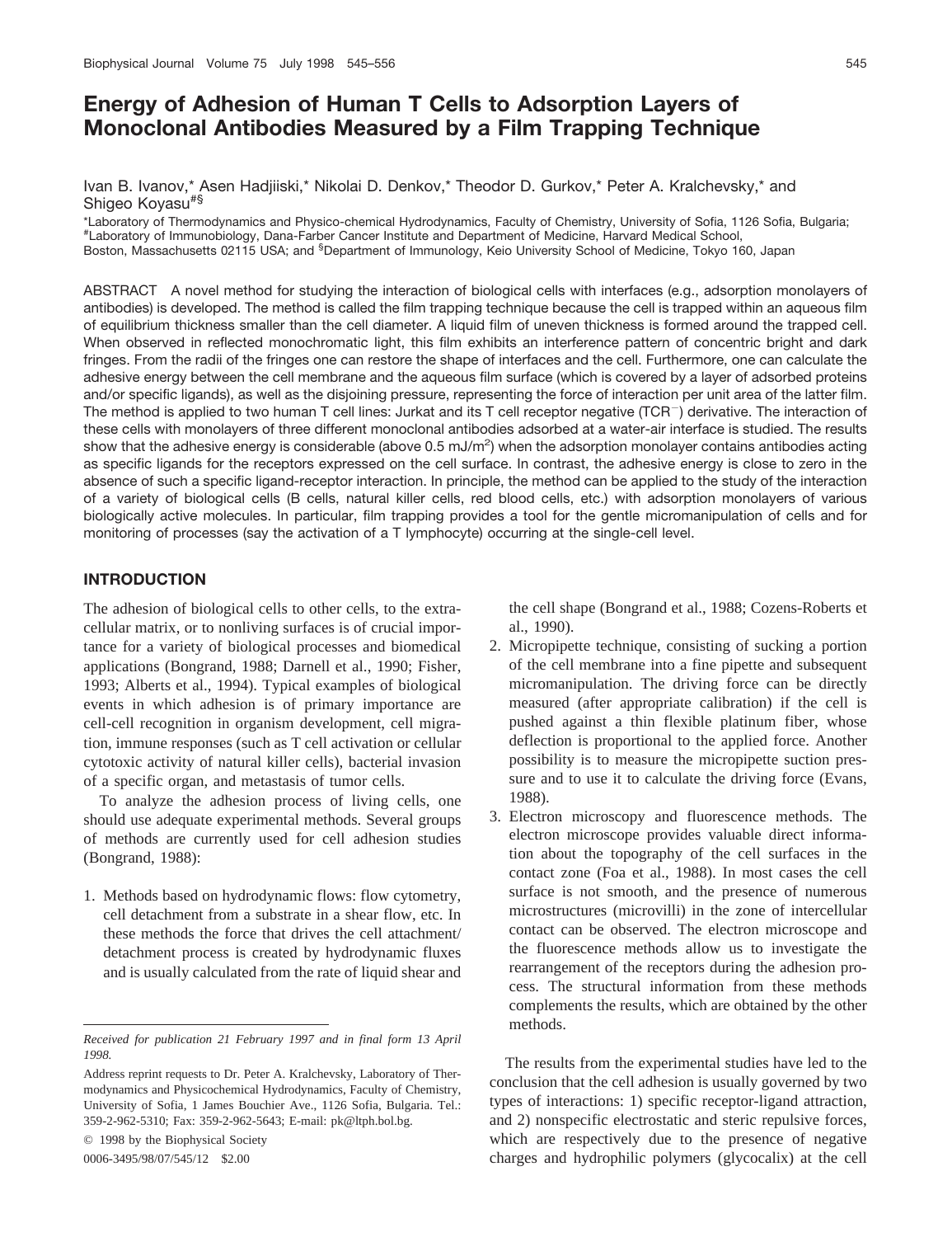surfaces. Detailed models of the combined action of these forces were developed by Bell (1978, 1988) (see also Bell et al., 1984; Hammer and Lauffenburger, 1987), and by Evans (1985a,b, 1988). The importance of these interactions (keylock attraction and nonspecific repulsion) was demonstrated in recent experiments by Leckband et al. (1994), based on precise measurements of the interaction between two lipid bilayers containing streptavidin and biotin (used as a model receptor-ligand pair) performed by means of the surface force apparatus. A notable contribution of the attractive hydrophobic interactions was detected in that study. The much stronger adhesion observed at higher temperatures (above the melting point of the lipid chains) was explained by the enhanced rate of lateral diffusion and molecular rearrangement of the ligands and receptors throughout the lipid membrane (Leckband et al., 1994).

Here we describe another method for investigating the adhesion of living cells to fluid or solid interfaces. We call this method the film trapping technique (FTT) because the cell is trapped within a liquid film of equilibrium thickness smaller than the cell diameter. Thus a Plateau border (a



FIGURE 1 Operation principle of the film trapping technique. (*A*) A photograph of a leukemic Jurkat cell trapped in a foam (air-water-air) film containing 10  $\mu$ g/ml antibody RW28C8 and RPMI 1640 medium. The cell is observed in reflected monochromatic light; a pattern of alternating dark and bright interference fringes appears. (*B*) Sketch of the cell trapped in the film. The fringes are created by the interference of light beams reflected from the two film surfaces (see Fig. 4). The inner set of fringes corresponds to the region of contact of the cell with the protein adsorption layer (*C*). The outer set of fringes is created by the meniscus outside the contact zone. From the radii of the interference fringes one can restore the shapes of the liquid meniscus and of the cell, and calculate the contact angle,  $\alpha$ , the cell membrane tension,  $\sigma_C$ , and the tension of the cell-water-air film,  $\gamma$ . From these quantities, the adhesive energy can be calculated.

liquid layer of uneven thickness) is formed around each cell (see Fig. 1). By using optical measurements (interferometry in reflected light; Fig. 1 *A*) and the Laplace equation of capillarity, we can resolve the shapes of the air-water and cell-water interfaces. As the cell is pressed between the two film surfaces, it is sharply deformed (Fig. 1 *B*). The contact angle,  $\alpha$ , between the air-water and cell-water interfaces is determined. The respective film tension,  $\gamma$ , and the cell membrane tension,  $\sigma_{\text{C}}$ , are two other parameters that are obtained from these measurements. To avoid misunderstandings, let us specify that we will call the air-water-air film in which the cell is captured the "foam film" (Fig. 1 *B*), and we will call the asymmetrical cell-water-air film the "cell-Ab film" (Fig. 1 *C*). From the magnitudes of  $\gamma$ ,  $\sigma_C$ , and  $\sigma_{\text{W/A}}$  (see Fig. 1 *B*) one can calculate the adhesive energy, *W*, of the cell with the air/water interface covered with an adsorption layer of surface active molecules (e.g., proteins, lipids, glycolipids, etc.) mimicking the surface of another cell (Fig. 1 *C*). In this way the specific ligandreceptor interaction can be studied. In addition, the surface tension of the aqueous solution,  $\sigma_{W/A}$ , can be independently measured by means of some of the standard methods.

We apply the FTT to two T cell leukemic lines and investigate their interaction with adsorption layers containing monoclonal antibodies (mAbs). The adhesion of T cells is of particular interest in immunology because 1) the early stage of T cell activation typically requires an adhesion to the antigen presenting cells (APC), and 2) the cytotoxic activity of the natural killer cells is related to their binding to the target cells (Mescher, 1992; Weiss, 1993; Abbas et al., 1994). There are several important properties related to the receptor-ligand interactions and the T cell activation, which could be studied by the FTT, especially when it is combined with fluorescence microscopy (see below). Such are the strengths of the receptor-ligand interaction (energy per one bond); the role of the accessory molecules (CD2, CD4, CD8, etc.) present on the cell surface in the T cell adhesion and activation processes; the relation between kinetics of T cell activation and the cell adhesion, etc. The present study is a first step in that direction, and it is focused mostly on the energy of cell adhesion to the antibody adsorption layers. Some possible developments of the method are briefly discussed at the end of the paper.

In some respects this study is a continuation of our previous work, where the film trapping technique was used for determination of the three-phase contact angle of micrometer-sized solid spheres (latex, silica) of radius between 1 and 10  $\mu$ m (Hadjiiski et al., 1996). The investigation of deformable particles (such as biological cells) by the FTT requires a much more refined procedure for data analysis, because the shape of the particle is not known in advance and must be determined by calculations based on additional experimental data. From this viewpoint, the generalization of the FTT to living cells is nontrivial, and the analysis is much more complex. Another complication arises from the fact that the biological cells have their own activity, and one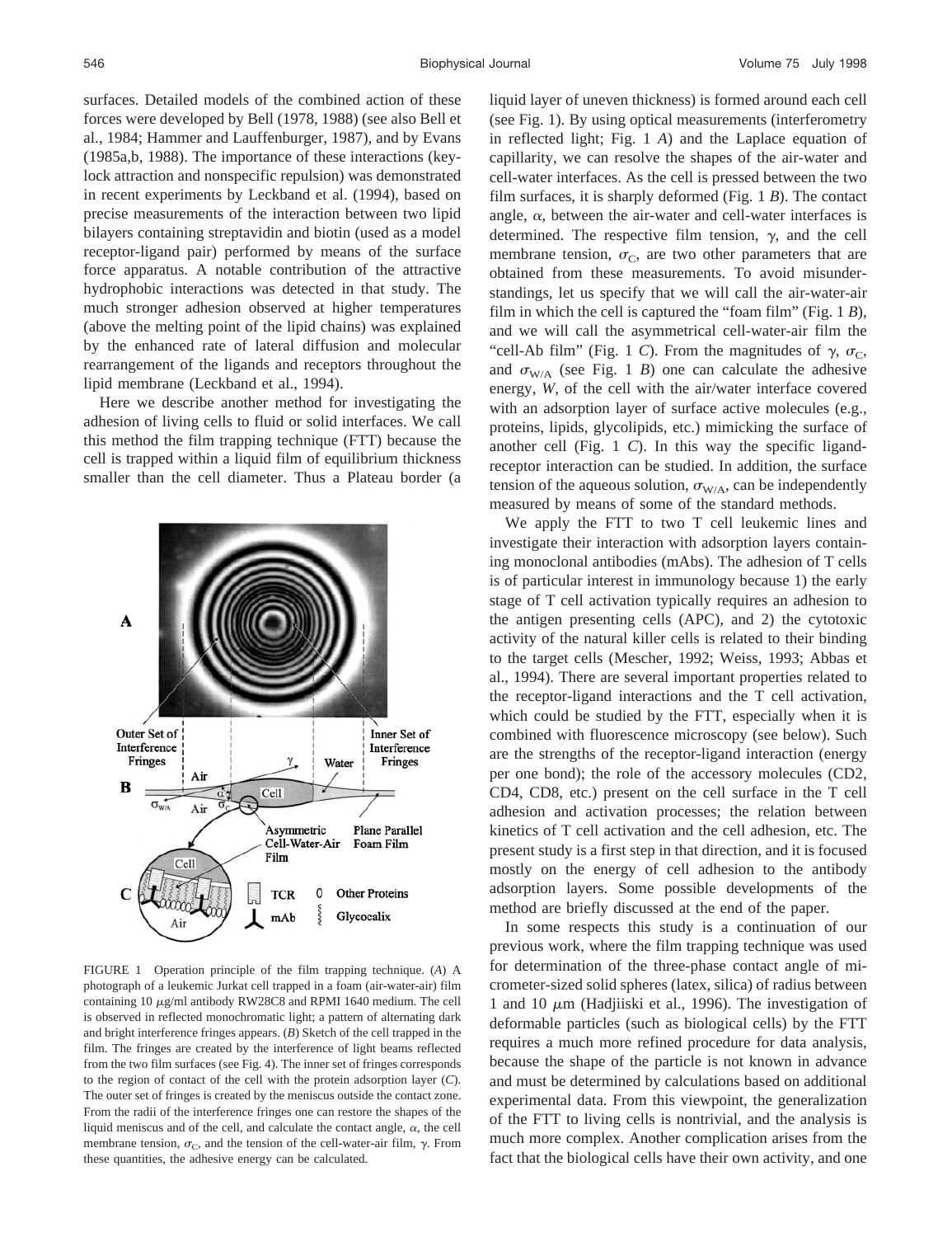can expect temporal changes in the cell properties, including the energy of adhesion.

The article is organized as follows. The next section describes the experimental procedures and used materials. The third section presents an outline of the procedure for data interpretation. The experimental results are presented and discussed in the fourth section. The derivation of the basic formulas and the numerical algorithm are given as an Appendix.

# **EXPERIMENTAL**

#### **The film trapping technique**

The cells are trapped in a horizontal foam film (air-liquid-air) formed in the middle of a biconcave drop of cell suspension, which is placed in a vertical cylindrical glass capillary (Fig. 2). The film is created by sucking out the liquid through an orifice in the capillary wall (Scheludko and Exerowa, 1959). The amount of liquid in the capillary and the capillary pressure of the Plateau border (biconcave drop) encircling the film can be varied by a pressure control system. The latter consists of a syringe, connected to a micrometric screw, which allows precise ejection or injection of liquid into the capillary.  $P_A$ ,  $P_W$ , and  $P_C$  denote the pressure inside the air, water, and cell, respectively. During the experiment we control the pressure drop across the water-air interface,  $\Delta P_{W/A} = (P_A - P_W)$  (Fig. 3), by sucking out small amounts of water from the plateau border surrounding the foam film (which leads to an increase in  $\Delta P_{\text{W/A}}$ ) or by injection of water back into the Plateau border (decreasing  $\Delta P_{W/A}$ ). The liquid (air-water-air) films were rather stable, because of the presence of adsorbed protein layers at the film surfaces. Several cycles of consecutive increasing and decreasing of cap-



FIGURE 2 Scheme of the experimental set-up. A planar foam film is formed in a vertical glass capillary by sucking out liquid through an orifice in the capillary wall. By changing the amount of liquid in the capillary one controls the film radius, the shape of the meniscus surrounding the film, and the capillary pressure,  $\Delta P_{\text{W/A}}$ . The trapped cells are observed with a microscope in reflected light. The capillary is enclosed in a glass container to prevent water evaporation from the film; a water pool ensuring saturation of the vapor covers the bottom of the container.



FIGURE 3 Schematic cross section of a cell trapped in a foam film. *R* denotes the equatorial radius of the deformed drop,  $r<sub>C</sub>$  is the radius of the contact line,  $R<sub>F</sub>$  is the radius of curvature of the film, formed between the cell membrane and the protein adsorption layer.  $Z(r)$  and  $\zeta(r)$  are the generatrices of the air-water and cell-water interfaces.  $\Delta P_{W/A} = (P_A P_{\rm W}$ ) is the capillary pressure across the water meniscus.

illary pressure were possible before rupturing of the liquid film. The duration of such a cycle was typically around a couple of minutes.

The cells trapped in a liquid film are observed from above (Axioplan Zeiss microscope,  $50 \times$  LD Epiplan objective) in reflected monochromatic light of wavelength  $\lambda_0 = 546$  nm. Under these conditions the image of the cell and the surrounding Plateau border contain a number of concentric consecutive bright and dark fringes (see Fig. 1 *A*). Each dark (bright) fringe is due to destructive (constructive) interference of the light beams reflected from the upper and lower film surfaces (Born and Wolf, 1993). The transition from one dark to the closest bright fringe (or vice versa) corresponds to a variation in the water layer thickness equal to  $\lambda_0/4n_{\rm W} = 102$ nm  $(n_w)$  is the refractive index of the water solution). One can distinguish two different sets of interference fringes: 1) an inner set, which is due to the light reflected from the lower and upper spherical films that cover the cell (contact zone); 2) an outer set, which is due to the interference of light reflected from the upper and lower water-air interfaces around the cell (outside the contact zone). The interference pattern is observed and recorded by CCD camera (Panasonic WV BP500) and video recorder. The video records are later processed to restore the shapes of the film surfaces and of the cell. The theoretical interpretation of the recorded interference pattern is described in the next section.

Before the experiments are performed, the cells suspended in RPMI 1640 (also containing 10% fetal calf serum) are stained with 10  $\mu$ g/ml monoclonal antibody on ice for 30 min. The cooled suspension is loaded into the experimental cell (Fig. 2), and the experiment (the formation of film by ejection of solution) starts 10–20 min after that moment. During this period the suspension warms up to room temperature, and adsorption of surface-active molecules (such as serum proteins, mAbs, etc.) at the air-water interface takes place.

The surface tension,  $\sigma_{W/A}$ , of the protein solutions (needed for the calculations) was measured by the Wilhelmi plate method (see, e.g., Adamson, 1976) on a digital tensiometer K10T (Krüss, Germany). For our system we measured  $\sigma_{\text{W/A}} = 56$  mN/m. All experiments were performed at room temperature,  $24^{\circ} \pm 1^{\circ}$ C.

#### **Materials**

Two T cell lines were used: 1) human T cell leukemic line Jurkat, and 2) T cell receptor negative (TCR<sup>-</sup>) variant of Jurkat named 31.13 (Alcover et al., 1988). The cell lines were grown in RPMI 1640 medium, supplemented with 10% fetal calf serum, 4 mM L-glutamine, 50 units/ml penicillin G, 50  $\mu$ g/ml streptomycin, and 10 mM HEPES buffer. The cells were cultured at  $37^{\circ}$ C in humidified atmosphere containing 5%  $CO<sub>2</sub>$  and 95% air. Typically, the suspensions reach a confluent stage  $(10^6 \text{ cells/ml})$  in 3 days, and afterward the cells should be diluted into a new medium. We studied the interaction of these cells with adsorption layers containing three different mAbs: 5Rex9H5, which is a specific mAb against the Jurkat  $TCR\beta$  (Acuto et al., 1983); RW28C8, specific for the CD3 $\varepsilon$  subunit and thus also binding to TCR (Meuer et al., 1983); and  $1\eta$ 4F2, a negative control (Hussey et al., 1993).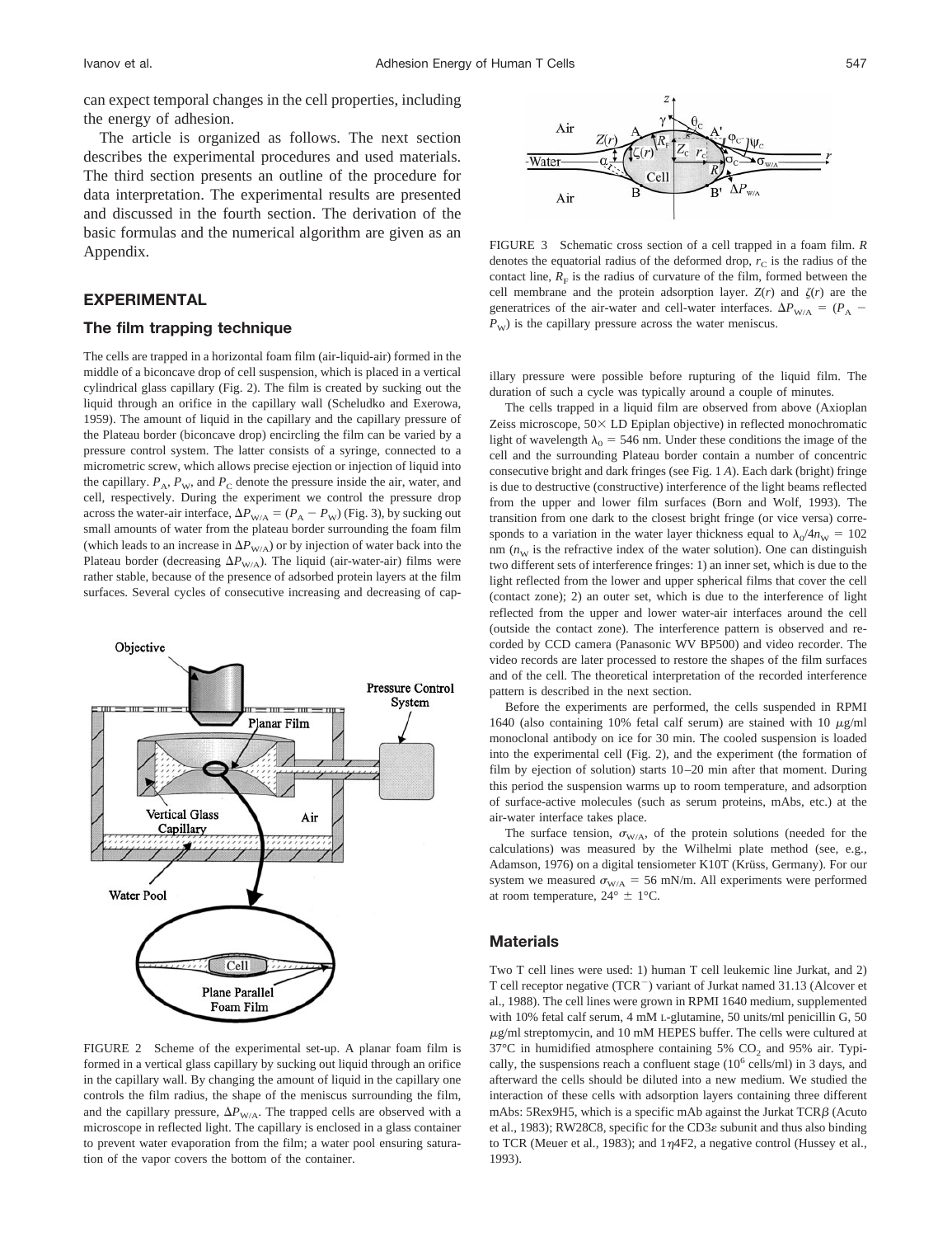### **THEORETICAL INTERPRETATION OF THE INTERFERENCE PATTERN**

In this section we briefly describe the procedure for data interpretation. Only the main steps of the procedure are outlined here; the complete theoretical analysis of the interference pattern is presented in the Appendix.

As mentioned above, the fringes (Fig. 1 *A*) are due to the interference of the light beams reflected from the two film surfaces (Fig. 4). The condition for destructive or constructive interference of these two beams is related to the difference in their optical paths, i.e. to the local film thickness (see the Appendix for details). From the recorded image one can determine the radial coordinate,  $r_k$ , of each fringe of order *k*, which corresponds to a given local film thickness,  $Z_k$  (Fig. 5).

To find the shape of the air-water interface, we have to interpolate these points by the respective theoretical function. In our case this theoretical function has to be a solution of the Laplace equation of capillarity:

$$
\frac{1}{R_1} + \frac{1}{R_2} = \frac{\Delta P_{\text{W/A}}}{\sigma_{\text{W/A}}} \tag{1}
$$

(along with the respective boundary conditions). Here  $\Delta P_{W/A} = (P_A - P_W)$  is the capillary pressure drop between the aqueous and the gaseous phases,  $\sigma_{W/A}$  is the surface tension of the aqueous solution, and  $R_1$  and  $R_2$  are the two principal radii of curvature of the interface (Princen, 1969; Kralchevsky et al., 1997). In general,  $R_1$  and  $R_2$  are different  $(R_1 = R_2$  for spherical surface only) and may vary throughout the interface.

The inner and outer sets of fringes, distinguishable in Fig. 1 *A*, correspond to two different solutions of the Laplace equation of capillarity—the inner set corresponds to the region of contact of the cell with the foam film surface, whereas the outer set corresponds to the air-water interface, which is outside the contact zone.



FIGURE 4 Light beams reflected from the upper and lower surfaces of a thin water layer interfere to create the pattern in Fig. 1 *A*. Constructive or destructive interference is observed, depending on the difference in the optical paths of the two beams, i.e., on the film thickness, 2*Z*(*r*). In our case the angle of incidence of the illuminating beam is  $\omega = 0$ , and the positions of the fringes are determined by Eq. A.1 (see, e.g., Born and Wolf, 1993).



FIGURE 5 Reconstructed profile of the interfaces from the image shown in Fig. 1 *A*. The experimental points correspond to the positions of the maxima (*empty circles*) and minima (*black dots*) in the intensity of the reflected light, as measured from the digitized image (cf. Eq. A.1).

# **Shape of the meniscus around the cell (outer set of fringes)**

Details of the numerical procedure used to restore the meniscus profile are described in the Appendix. As a final output of this procedure, we obtain the value of the capillary pressure,  $\Delta P_{\text{W/A}}$ , and a theoretical function that interpolates the coordinates of the outer set of fringes  $Z_k(r_k)$ , as determined from the digitized images (see Fig. 1 *A*). The experimental data and the best fit for one of the cells are presented in Fig. 5.

The three-phase contact line (of diameter  $2r<sub>C</sub> = 18.38$ )  $\mu$ m in Fig. 5) represents the line of intersection of the outer meniscus with the cell membrane.

#### **Shape of the cell-Ab film (inner set of fringes)**

The real thickness of the cell-Ab films (the arcs  $AA'$  and *BB'* in Fig. 3; see also Fig. 1 *C*) is expected to be  $\sim$ 20–50 nm, because these films are stabilized by the protein adsorption layer at the air-water interface and by the glycocalix covering the cell membrane. To describe these films we use the so-called membrane approach to the thermodynamics of thin liquid films (see, e.g., Ivanov and Kralchevsky, 1988). The membrane approach formally treats the liquid film as a mathematical surface of zero thickness. At the contact line,  $r = r_C$ , this surface (*AA'* or *BB'*) meets the cell-water surface,  $\zeta(r)$ , and the outer water-air meniscus, *Z*(*r*) (Fig. 3). The solution of the Laplace equation of capillarity for each of the two caps  $(AA'$  or  $BB'$  in Fig. 3), at negligible gravity, represents a portion of a sphere (Princen, 1969). Its radius of curvature,  $R<sub>E</sub>$ , and the position of its geometrical center can be determined from the inner set of interference fringes in Fig. 1 *A* (see the Appendix for details).

Having found the value of  $R_F$  and the shape of the outer meniscus (previous subsection), we can calculate the coordinates,  $r_{\rm C}$  and  $Z_{\rm C}$ , of the point of intersection of these two surfaces, as well as the slope angles at the contact line,  $\psi_C$ and  $\theta_C$  (Fig. 3).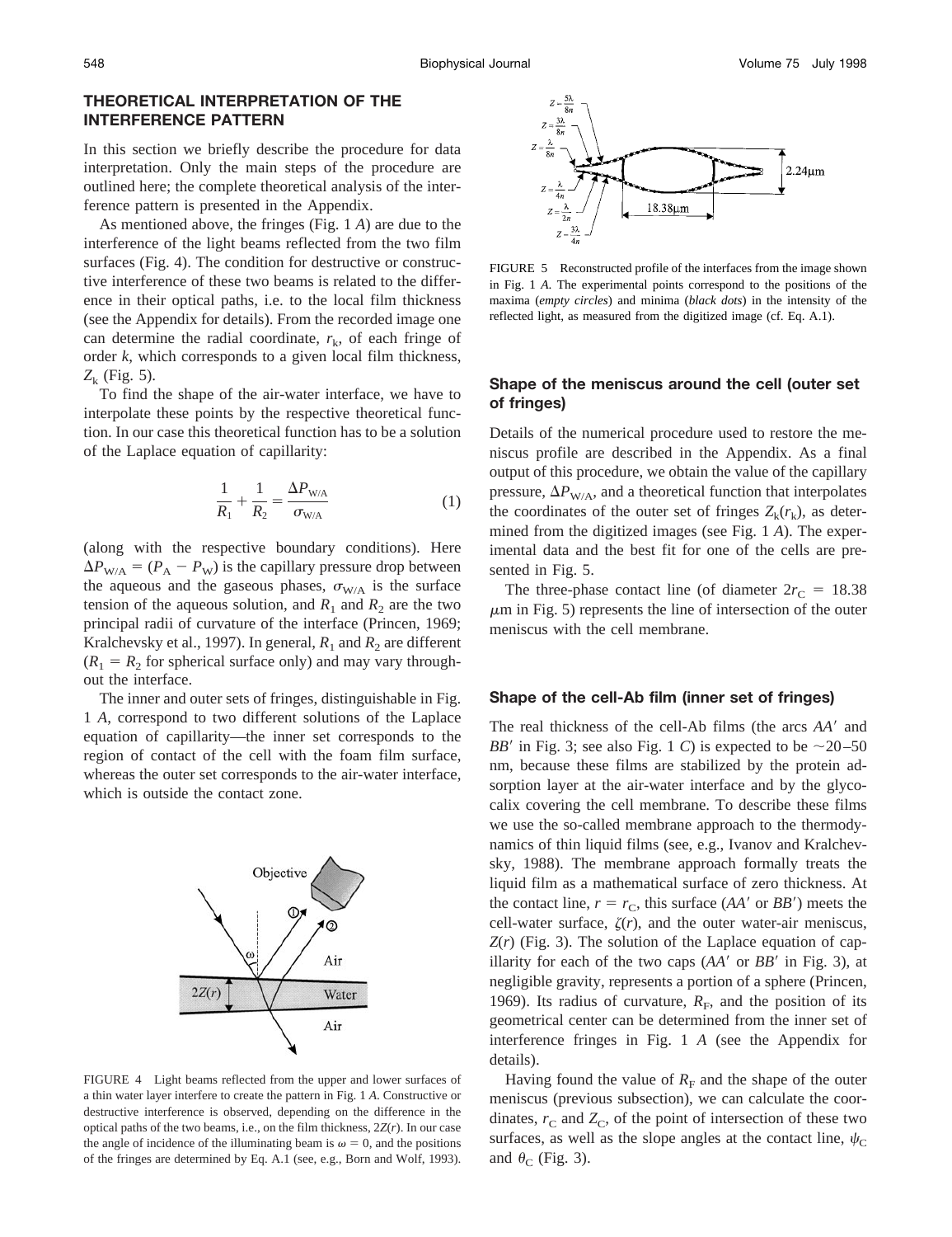### **Shape of the cell membrane outside the contact zone**

Because of the axial symmetry of the system, the shape of the cell-water interface is described by the generatrix  $\zeta(r)$ (Fig. 3). The function  $\zeta(r)$  is also a solution to the Laplace equation of capillarity. As shown in the Appendix, from the available experimental data, one can determine  $\zeta(r)$ , the pressure difference across the cell membrane,  $\Delta P_{\text{C/W}}$  =  $(P_{\rm C} - P_{\rm W})$ , and the membrane tension,  $\sigma_{\rm C}$ . The final result for  $\zeta(r)$  reads

$$
\zeta(r) = R \int_0^{\Phi} \frac{1 - bm \sin \Phi}{b \sqrt{1 - m \sin^2 \Phi}} d\Phi
$$
  
=  $R[E(\Phi, m) - \sqrt{1 - mF(\Phi, m)}]$  (2)

where  $R$  is the equatorial radius of the deformed cell (Fig. 3), whereas  $F(\Phi, m)$  and  $E(\Phi, m)$  are elliptic integrals of the first and second kind, respectively, defined as follows (Abramowitz and Stegun, 1964):

$$
F(\Phi, m) \equiv \int_0^{\Phi} \frac{\mathrm{d}x}{\sqrt{1 - m \sin^2 x}}
$$
  
0 < m < 1 \tag{3}  

$$
E(\Phi, m) \equiv \int_0^{\Phi} \sqrt{1 - m \sin^2 x} \, \mathrm{d}x
$$

The constants *b* and *m* and the variable  $\Phi$  are defined by the expressions

$$
b = \frac{\Delta P_{\text{C/W}} R}{2\sigma_{\text{C}}}
$$
 (4)

$$
m\sin^2\Phi \equiv 1 - \frac{r^2}{R^2} \tag{5}
$$

$$
m = \frac{2b - 1}{b^2} \tag{6}
$$

The volume of the cell can be found by integration of the profile,  $\zeta(r)$ :

$$
V = 2\pi \int_{R}^{r_{\rm C}} r^2 \frac{\mathrm{d}\zeta}{\mathrm{d}r} \mathrm{d}r + 2V_{\rm SC},\tag{7}
$$

where  $V_{SC}$  is the volume of one of the spherical caps of the cell (above and below the planes  $AA'$  and  $BB'$  in Fig. 3). Using Eq. 2, one obtains

$$
V = \frac{2\pi R^3}{3} \left[ (4 - 2m - 3\sqrt{1 - m}) E(\Phi_{\rm c}, m) - (1 - m) F(\Phi_{\rm c}, m) + (m/2) \sin(2\Phi_{\rm c}) \sqrt{1 - m \sin^2 \Phi_{\rm c}} \right] + \frac{2\pi}{3} \left[ 2R_{\rm F}^2 (R_{\rm F} - \sqrt{R_{\rm F}^2 - r_{\rm c}^2}) - r_{\rm c}^2 \sqrt{R_{\rm F}^2 - r_{\rm c}^2} \right] \tag{8}
$$

where  $\Phi_C = \Phi(r_C)$  (Eq. 5).

The expressions, describing the shape of the cell membrane, contain three unknown parameters: the equatorial radius of the deformed cell, *R*; the membrane tension,  $\sigma_C$ ; and the capillary pressure drop across the cell membrane,  $\Delta P_{\text{C/W}}$ . In principle, one can measure directly the equatorial radius, *R*, by microscope, and use it as an input parameter for determination of the membrane shape and of the values of the other quantities. However, our numerical calculations showed that the accuracy of the optical measurement of *R* is insufficient for that purpose. A very small variation in the value of *R* (within  $\pm 100$  nm, which is below the resolution of the optical microscope) leads to a large variation in the calculated values of all other parameters, or even to the absence of a solution of the Laplace equation that satisfies the requirement for intersection of the water-air interface with the cell surface at the contact line (see Eq. A.11 in the Appendix).

To overcome this problem, we used a more complex (but more accurate) procedure. We formulated a set of several equations that must be solved numerically to calculate *R* and to describe completely the geometry of the system (see the Appendix). As a final output of the numerical procedure, we determine the values of the membrane tension  $\sigma_{\rm C}$ , the tension of the spherical caps,  $\gamma$ , the capillary pressure,  $\Delta P_{\text{C/W}}$ , the equatorial radius, *R*, and the membrane slope angle at the contact line,  $\varphi_C$  (Fig. 3). It always turns out that the calculated values of *R* agree very well with the experimentally measured ones. The contact angle,  $\alpha$ , formed at the contact line is equal to

$$
\alpha = \varphi_{\rm C} - \psi_{\rm C} \tag{9}
$$

Thus the geometrical configuration of the system is completely resolved, and the membrane tensions  $\sigma_{\rm C}$  and  $\gamma$  are determined.

### **ADHESION ENERGY: RESULTS AND DISCUSSION**

### **Determination of the adhesion energy and the disjoining pressure**

The interaction of the cell with the protein adsorption layer can be characterized by two thermodynamic quantities: the adhesion energy per unit area of the cell-Ab film, *W* (see Fig. 1  $C$ ), and the force per unit area of this film,  $\Pi$ . The latter is usually called "disjoining pressure" (Derjaguin, 1989; de Feijter, 1988).

By definition, the energy (work) of adhesion is (Adamson, 1976; Israelachvili, 1992)

$$
W = \sigma_{W/A} + \sigma_C - \gamma \tag{10}
$$

Note that *W* does not coincide with the interaction free energy of the film,  $\Delta f$ , which is another quantity used in the thermodynamics of thin liquid films (Ivanov and Toshev, 1975; de Feijter, 1988; Kralchevsky et al., 1995). The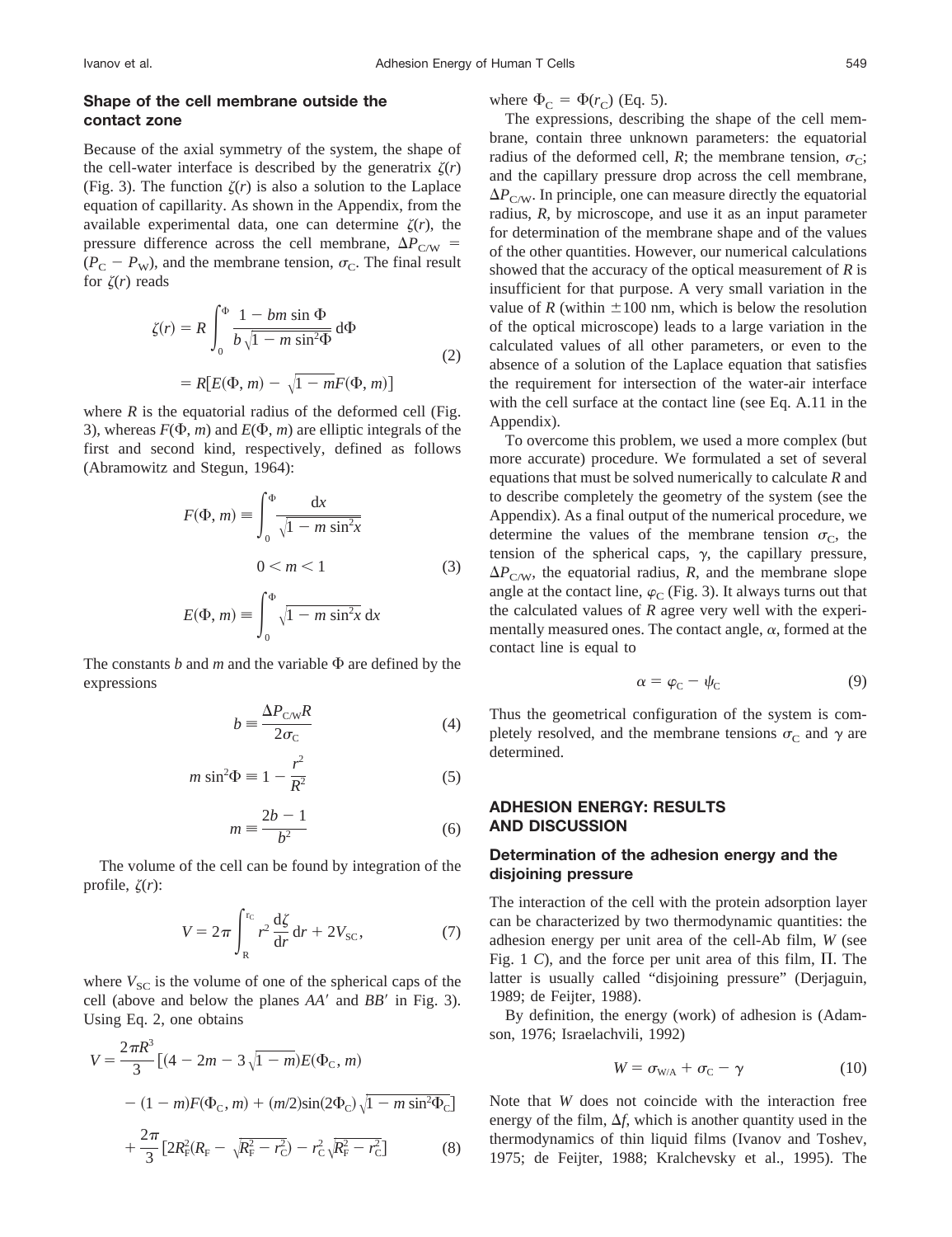relationship between *W* and  $\Delta f$  is given by the expression

$$
W \equiv -(\Delta f + \Pi h); \qquad \Delta f \equiv \int_{h}^{\infty} \Pi(h) dh \qquad (11)
$$

where *h* is the thermodynamic thickness of the film. The term  $\Pi h$  on the right side of Eq. 11 is usually negligible compared to  $\Delta f$ , and hence  $W \approx -\Delta f$ .

On the other hand, the disjoining pressure (surface force per unit area) that stabilizes the cell-Ab films at the caps of the cell (Fig. 1 *C*) can be found from the pressure balance at the upper film surface:

$$
\Pi = \frac{2\sigma_{\text{W/A}}}{R_{\text{F}}} + \Delta P_{\text{W/A}} = \frac{2\sigma_{\text{W/A}}}{r_{\text{C}}} \sin \theta_{\text{C}} + \Delta P_{\text{W/A}} \quad (12)
$$

Equation 12 results from the definition of  $\Pi$  as the excess pressure in the cell-Ab film, with respect to the pressure in the Plateau border around the cell (Derjaguin, 1989; Ivanov and Kralchevsky, 1988). All parameters appearing in Eq. 12 are determined by means of the numerical procedure described in the Appendix. Note that in our systems the disjoining pressure,  $\Pi$ , is positive (i.e., it corresponds to repulsion between the two film surfaces), and consequently, it stabilizes the cell-Ab film in Fig. 1 *C*. Thus we calculate the basic parameters,  $W$  and  $\Pi$ , characterizing the adhesion of the T cell to the antibody adsorption layer.

#### **Numerical results**

As explained in the second section, we could perform several consecutive cycles of increasing and decreasing the capillary pressure,  $\Delta P_{W/A}$ , with a given film before its rupture. Higher values of the capillary pressure mean that the captured cell is pressed harder between the film surfaces. In Fig. 6, *A* and *B*, we plot the resolved shape of a Jurkat cell (this is the same cell, which is shown in Fig. 1 *A*), trapped in a liquid film containing 10  $\mu$ g/ml RW28C8, at two different capillary pressures,  $\Delta P_{W/A} = 25$  and 110 Pa. One sees in Fig. 6 that the cell is flattened to a greater extent at the higher capillary pressure,  $\Delta P_{W/A}$ . The radius of the contact region also increases.

In Fig. 6, *C* and *D*, we compare the shapes of two different cells in the presence and in the absence of a binding antibody at the same capillary pressure,  $\Delta P_{W/A}$   $\approx$ 175 Pa. There is a pronounced difference in the region of the contact line: the contact angle,  $\alpha$ , is much larger in the presence of a binding antibody. Moreover, the cell deformation is larger (the cell is more flattened) in the latter case.

In Table 1 we show a more complete set of results for the cell shown in Fig. 1 *A*. These results are obtained from the analysis of 11 images taken at different moments within one cycle of the pressure change. The results are shown in chronological order. One sees in the first column of Table 1 that the capillary pressure,  $\Delta P_{W/A}$ , initially increases and then decreases. As seen from the table, the geometrical area of the cell increases with the compressing pressure,  $\Delta P_{W/A}$ ,



FIGURE 6 Reconstructed geometry of leukocytes trapped in liquid films. Cross section of a cell (the one shown in Fig. 1 *A*) at two different values of the capillary pressure. (*A*)  $\Delta P_{\text{W/A}} = 25 \text{ Pa}$ ; (*B*)  $\Delta P_{\text{W/A}} = 110 \text{ Pa}$ . The shapes of two different cells at the same capillary pressure,  $\Delta P_{W/A}$   $\approx$ 175 Pa, in the presence of a binding antibody RW28C8 (*C*) and in the presence of a nonbinding antibody  $1\eta$ 4F2, which is a negative control (*D*), are also shown.

which is probably due to an additional unruffling of the cell membrane. This trend is illustrated in Fig. 7, where the area of the cell is plotted as a function of the capillary pressure. The circles are experimental data, and the straight line is plotted by the least-squares method. Note that  $\sim$ 90% of the cell membrane is in contact with the adsorption monolayer at the air-water interface (cf. the third and fourth columns in Table 1). Furthermore, the area of the deformed cell is about two times larger than the apparent surface area of a sphere of the same volume. A similar result (about a twofold increase in the apparent membrane area) was obtained previously with neutrophils and other leukocytes, by using rapid osmotic swelling and the micropipette technique (Chien et al., 1987).

At first glance, it can be surprising that the calculated volume of the cell also increases slightly with the capillary pressure (Table 1). One could expect that the stronger pressing of the cell between the surfaces of the liquid film would act to squeeze out some amount of water from the cell cytoplasm into the surrounding aqueous solution. The cell is probably able to actively control the transport of liquid through the cytoplasmic membrane to resist the increased pressure.

The radius of the contact line,  $r<sub>C</sub>$ , and the equatorial radius of the cell, *R*, increase (although slightly) with the increase in the capillary pressure,  $\Delta P_{W/A}$ , as expected (see Table 1). On the other hand, there is no detectable systematic variation in the radius of the spherical caps,  $R<sub>F</sub>$ , of the contact angle,  $\alpha$ , of the cell membrane tension,  $\sigma_{\rm C}$ , or of the adhesive energy, *W*, with  $\Delta P_{W/A}$  in the framework of experimental accuracy (Table 1). The dependence of the cap-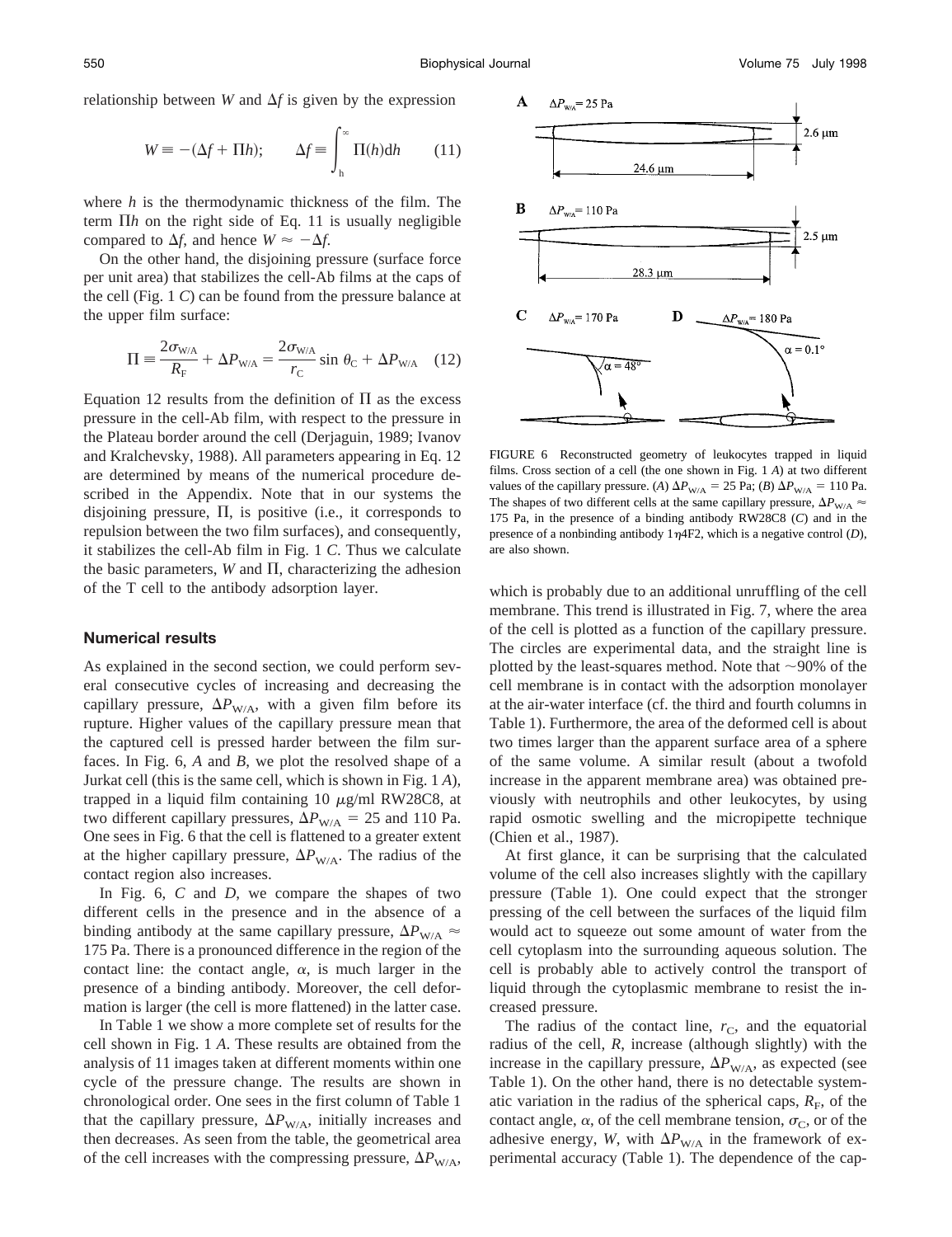| TABLE 1 Parameters characterizing a trapped Jurkat cell at different values of the compressing capillary pressure, $\Delta P_{W/A}$ , in a |  |
|--------------------------------------------------------------------------------------------------------------------------------------------|--|
| film from RPMI 1640 medium, containing 10 $\mu$ g/ml antibody RW28C8                                                                       |  |
|                                                                                                                                            |  |

| $\Delta P_{\text{W/A}}$ (Pa) | Volume $(\mu m^3)$ |      | Area ( $\mu$ m <sup>2</sup> ) Caps area ( $\mu$ m <sup>2</sup> ) $r_C$ ( $\mu$ m) R ( $\mu$ m) R <sub>F</sub> ( $\mu$ m) |       |       |     | $\Delta P_{\rm C/W}$ (Pa) $\Pi$ (Pa) |     | $\sigma_{\rm C}$ (mN/m) | $\alpha$ (deg) | $W$ (mJ/m <sup>2</sup> ) |
|------------------------------|--------------------|------|--------------------------------------------------------------------------------------------------------------------------|-------|-------|-----|--------------------------------------|-----|-------------------------|----------------|--------------------------|
| 61.5                         | 981                | 1082 | 968                                                                                                                      | 12.40 | 12.52 | 131 | 924                                  | 914 | 1.68                    | 68.1           | 1.03                     |
| 110.4                        | 1165               | 1353 | 1243                                                                                                                     | 14.05 | 14.14 | 152 | 853                                  | 847 | 1.57                    | 72.2           | 1.07                     |
| 110.1                        | 1177               | 1376 | 1267                                                                                                                     | 14.19 | 14.27 | 154 | 842                                  | 836 | 1.54                    | 72.3           | 1.05                     |
| 91.4                         | 1137               | 1243 | 1130                                                                                                                     | 13.39 | 13.49 | 131 | 954                                  | 945 | 1.87                    | 71.1           | 1.24                     |
| 69.5                         | 1042               | 1126 | 1009                                                                                                                     | 12.66 | 12.78 | 129 | 948                                  | 938 | 1.69                    | 67.6           | 1.03                     |
| 67.6                         | 1071               | 1178 | 1061                                                                                                                     | 12.98 | 13.09 | 140 | 876                                  | 868 | 1.71                    | 70.2           | 1.11                     |
| 33.6                         | 1018               | 1109 | 990                                                                                                                      | 12.54 | 12.66 | 141 | 836                                  | 827 | 1.69                    | 69.4           | 1.07                     |
| 33.5                         | 984                | 1075 | 955                                                                                                                      | 12.32 | 12.45 | 143 | 828                                  | 819 | 1.62                    | 68.4           | 1.00                     |
| 33.0                         | 954                | 1042 | 921                                                                                                                      | 12.10 | 12.24 | 143 | 825                                  | 816 | 1.54                    | 67.0           | 0.92                     |
| 24.7                         | 953                | 1052 | 934                                                                                                                      | 12.18 | 12.30 | 142 | 820                                  | 811 | 1.75                    | 70.4           | 1.14                     |
| 29.5                         | 947                | 1044 | 926                                                                                                                      | 12.13 | 12.25 | 142 | 825                                  | 816 | 1.67                    | 69.4           | 1.06                     |

The surface tension of the aqueous solution is  $\sigma_{\text{W/A}} = 56$  mN/m. The data are presented in chronological order.

illary and disjoining pressures,  $\Delta P_{\text{C/W}}$  and  $\Pi$ , on  $\Delta P_{\text{W/A}}$  is also complicated (see Table 1), which might be related to the biological activity of the cell. We have not noticed an appreciable tendency such as hysteresis in the variation of the calculated parameters in the consecutive cycles and with the direction of the capillary pressure variation (increase or decrease in  $\Delta P_{W/A}$ ).

In Fig. 8 the adhesive energy, *W* (calculated from Eq. 10), is shown as a function of the capillary pressure,  $\Delta P_{W/A}$ . The solid line is plotted according to the least-squares method. As seen from the figure, there is a very slight trend toward an increase in *W* with the capillary pressure, but this effect is practically in the limits of experimental accuracy. The adhesive energy is relatively high ( $W = 1.07 \pm 0.08$  mJ/ m<sup>2</sup>), which is most probably due to the high affinity of the T cell receptors (TCR) for the RW28C8 mAbs adsorbed at the air-water interface. As known, RW28C8 is a specific ligand for Jurkat TCR, because it binds to  $CD3\varepsilon$ . The energy per one ligand-receptor bond,  $E_B$ , can be roughly estimated if one divides *W* by the surface density of TCR ( $\approx$  $5 \times 10^{15}$  m<sup>-2</sup>). The result of this estimate is  $E_{\rm B} \approx 2 \times$  $10^{-19}$  J (30 kcal/mol or 50  $k_B T$ , where  $k_B T$  is the thermal energy, and  $k<sub>B</sub>$  is the Boltzmann constant). The reproducibility of the mean values of *W* from measurements with different cells of the same line is typically within  $\pm 30\%$ .



One should note that the variation in the capillary pressure,  $\Delta P_{W/A}$ , is in a relatively wide range, typically between 20 and 150 Pa. However, the disjoining pressure,  $\Pi$ , which stabilizes the cell-Ab film, varies in a relatively narrow range for a given cell (see Table 1). Indeed, the disjoining pressure depends mainly on the curvature of the cell-Ab film (see Eq. 12, where the term  $\Delta P_{W/A}$  turns out to be an order of magnitude smaller than the other term); consequently,

$$
\Pi \propto \frac{1}{R_{\rm F}}
$$

The calculations show that in our experiments,  $R<sub>F</sub>$  varies in a relatively narrow range for a given cell, and hence  $\Pi$ changes slightly. The same is true for the capillary pressure  $\Delta P_{\text{C/W}}$  (note that  $\Pi \approx \Delta P_{\text{C/W}}$ ; Table 1). On the other hand,



FIGURE 7 Area of the surface of a Jurkat cell as a function of the applied capillary pressure,  $\Delta P_{W/A}$  (the data are for the cell shown in Fig. 1) *A*). The circles are obtained from the analysis of recorded images, and the straight line is plotted by the least-squares method.



FIGURE 8 Energy of adhesion, *W*, as a function of the capillary pressure,  $\Delta P_{W/A}$ , for the cell shown in Fig. 1 *A*. The circles are obtained from image analysis, and the straight line is plotted by the least-squares method.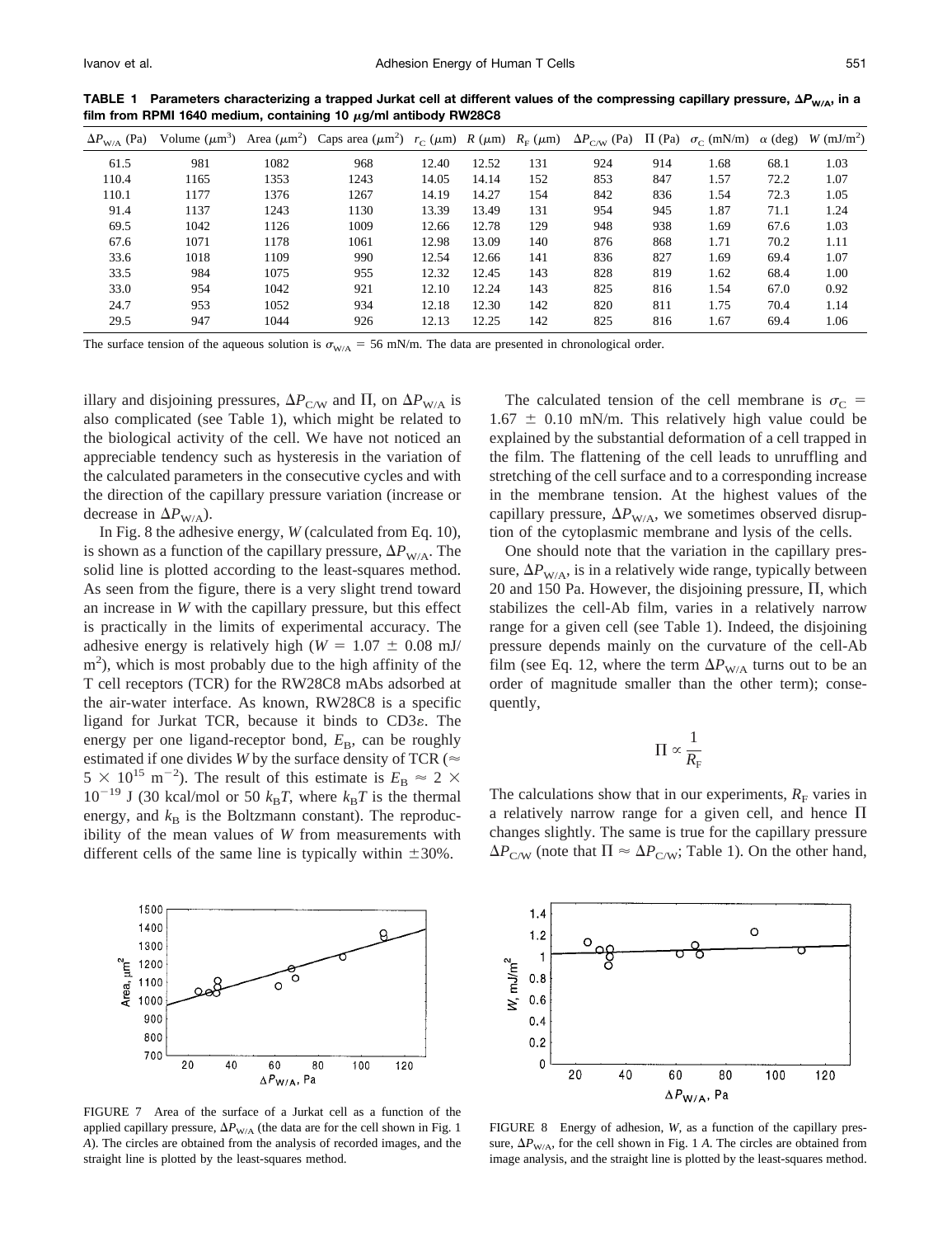the disjoining pressure is substantially different for cells of different size—the larger the cells, the lower the disjoining pressure. For instance, in an experiment with a larger Jurkat cell (compared to that discussed above) at similar compressing pressure,  $\Delta P_{W/A} \approx 60$  Pa, we determined  $R \approx 17 \mu \text{m}$ ,  $\Pi \approx \Delta P_{\text{C/W}} \approx 600 \text{ Pa}.$ 

The arithmetic mean values (averaging over various studied cells) of the adhesive energy, *W*, for each of the two cell lines and for adsorption layers containing various mAbs are listed in Table 2. As seen, measurable interaction energy is observed only when Jurkat cells are in contact with adsorption layers of 5Rex9H5 and RW28C8 Abs. The cells from the TCR deprived line (31.13) do not interact specifically with any of the Abs (the last column of Table 2). Similarly, the  $1\eta$ 4F2 Ab, which is a negative control, does not show measurable adhesion energy with any of the cell lines (see the last row in Table 2).

The fact that the adhesion energy depends so strongly on the type of Ab used demonstrates that a sufficiently large portion of the Ab molecules do not loose their binding activity upon adsorption at the water-air interface (see Fig. 1 *C*). In fact, the detailed structure of the adsorption layer (containing serum proteins and Ab molecules) is not clear at present. The structure shown in Fig. 1 *C* implies that the serum proteins and the Ab molecules are both in contact with the air phase. It is possible that the serum molecules adsorb first at the air-water interface (because of their higher concentration and faster diffusion), thus forming a relatively dense adsorption layer, whereas the Ab molecules form a second adsorption layer beneath that of the serum proteins. Further studies by other methods (e.g., ellipsometry or specular reflectivity of neutrons) could be of substantial help in clarifying the real structure of the adsorption layer.

We should note that the reproducibility of the determined adhesive energy from the experiment with a given cell was typically between  $\pm 0.1$  and  $\pm 0.4$  mJ/m<sup>2</sup> (see Tables 1 and 2). The reproducibility of the mean value from measurements with different cells interacting with a monolayer of a given Ab was approximately the same. Furthermore, in the cases in which the adhesive energy was relatively small (below  $\sim$  0.2 mJ/m<sup>2</sup>), the calculated mean value was within the limits of the experimental error. The latter cases are indicated in Table 2 as  $W \approx 0$ . We are currently elaborating

**TABLE 2 Energy of adhesion,** *W***, of the cells from two cell lines to adsorption layers containing different mAbs**

|               | Average adhesive energy, $W$ (mJ/m <sup>2</sup> ) |                    |  |  |  |
|---------------|---------------------------------------------------|--------------------|--|--|--|
| Abs           | Jurkat                                            | 31.13              |  |  |  |
| <b>RW28C8</b> | $0.85 \pm 0.25$ (2/32)                            | $\approx 0$ (2/20) |  |  |  |
| 5Rex9H5       | $0.77 \pm 0.40$ (2/46)                            | $\approx 0$ (3/30) |  |  |  |
| $1\eta$ 4F2   | $\approx 0$ (1/16)                                | $\approx 0$ (2/20) |  |  |  |

The figures in parentheses show the number of cells studied and the number of analyzed images, respectively. With  $W \approx 0$ , we indicate the cases in which the interaction energy was below  $\sim 0.2$  mJ/m<sup>2</sup>, and the calculated average value was within the limits of the experimental error.

the procedure of data interpretation to further improve (if possible) the accuracy of the determined adhesive energy (see also Accuracy of the Numerical Procedure Used for Data Interpretation, below).

# **CONCLUSIONS AND PROSPECTS FOR FUTURE WORK**

The main conclusions from the present study can be summarized as follows:

A novel method for investigation of the adhesion of biological cells to protein monolayers, adsorbed at an airwater interface, is proposed (Figs. 1 and 2). The method is called the film trapping technique, because the cells are trapped in a liquid film of equilibrium thickness smaller than the cell diameter. The shape of the cell and the adhesive energy are determined from analysis of the interference pattern, which appears when a captured cell is observed in reflected monochromatic light (Figs. 4 and 5). The basic formulas describing the system are derived; numerical algorithms and computer programs for analysis of the interference pattern are developed (see the Appendix).

The method allows us to determine the thermodynamic quantities characterizing the microscopic film, which appears at the contact of the cell with the Ab-monolayer adsorbed at the water surface (Fig. 1 *C*); these are the adhesive energy, disjoining pressure, film tension, contact angle cell-meniscus, etc. An important feature of our method is the ability to manipulate the captured cell by controlling the force that presses the cell against the Ab adsorption monolayer (the capillary pressure,  $\Delta P_{W/A}$ ). Thus changes in the cell volume, area, and membrane tension can be determined as functions of the applied capillary pressure (Table 1 and Fig. 9).

A comparative study of the interaction of two cell lines with three types of adsorption monolayers of monoclonal antibodies is performed (Table 2). The results show that appreciable adhesive energy is obtained when the cells interact with the adsorption monolayers containing antibodies specific for the cell receptors. Otherwise, the interaction energy is zero in the framework of experimental accuracy.

The method can be further developed to perform observations of biological cells in fluorescent light. For example, this would allow us to investigate the early events of T cell activation by recording the  $Ca<sup>2+</sup>$  mobilization in real time at the single-cell level. Another possibility is to examine whether and how reorganization of the receptors takes place in the region of contact during the cell activation (for this purpose fluorescinated mAbs should be used). Alternatively, the receptor distribution along the cell surface can be studied by combining the FTT with the method of cryoelectron microscopy. As recently shown (Denkov et al., 1996), macroscopic foam films, like those used in the FTT, can be vitrified by ultrarapid freezing and then investigated by cryoelectron microscopy.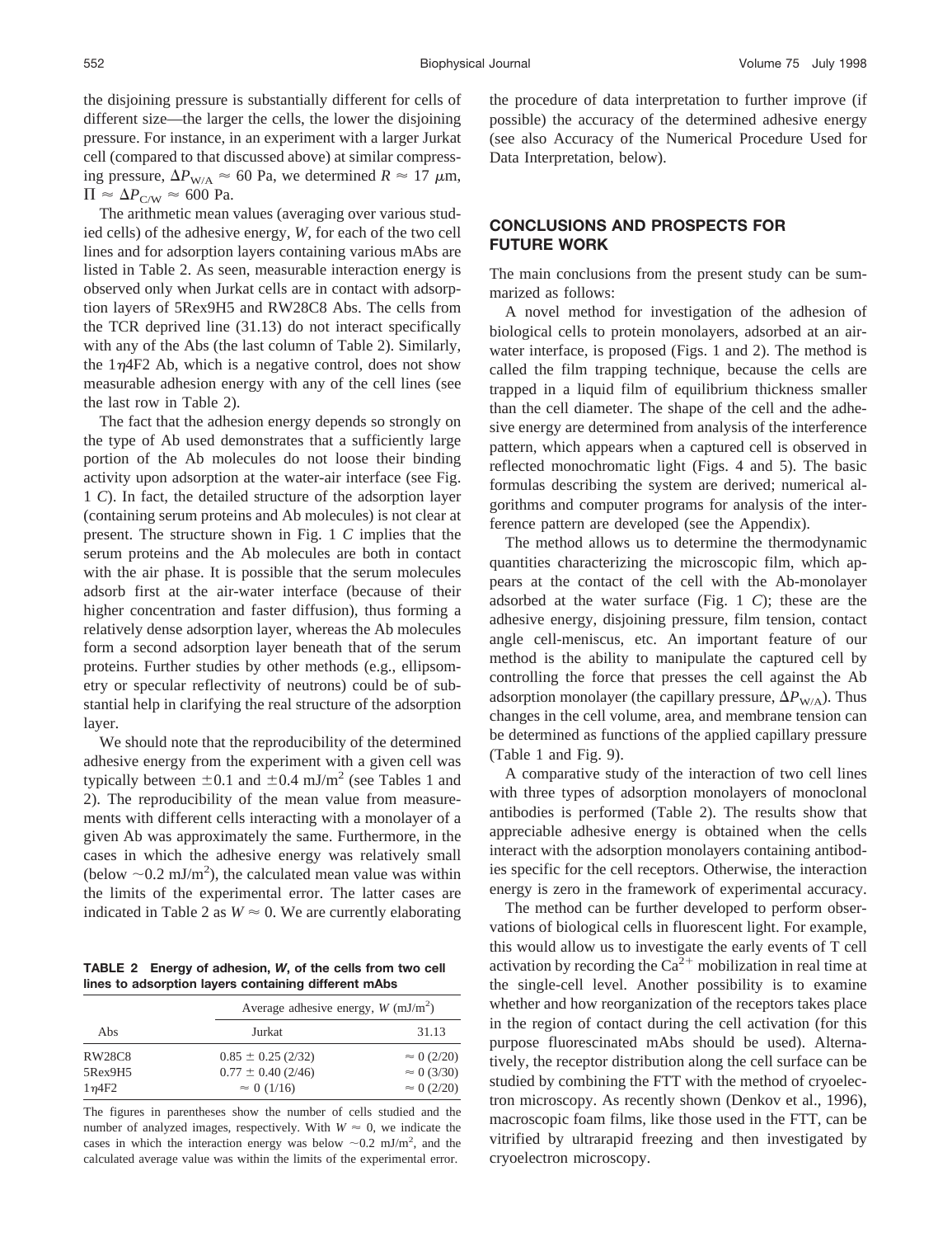

FIGURE 9 Block scheme of the numerical procedure for data interpretation.

### **APPENDIX: INTERPRETATION OF THE INTERFERENCE PATTERN**

The bright and dark fringes seen in Fig. 1 *A* are created by the interference of the light beams reflected from the two foam film surfaces (Fig. 4). The extrema in the intensity of the reflected light correspond to the condition (Born and Wolf, 1993)

$$
Z_{k} = k \frac{\lambda_{0}}{8n_{w}}, \qquad k = 0, 1, 2, ... \qquad (A.1)
$$

where  $Z_k$  is half of the local thickness of the water film. Here  $k$  is the order of interference (*k* is odd for the bright fringes and even for the dark fringes);  $n_w$  denotes the refractive index of the aqueous phase. From the recorded images one can determine the radial coordinate,  $r_k$ , corresponding to each fringe of order *k*. We developed an image analysis computer program, which calculated the intensity of the reflected light averaged over a circumference, centered at the axis of symmetry of the interference pattern. In this way a precise determination of the radii of the interference minima and maxima is accomplished, i.e. the coordinates,  $Z_k$  and  $r_k$ , of a number of points from the meniscus surface are found.

### **Shape of the meniscus around the cell (outer set of fringes)**

The numerical calculations (see Table 1) showed that in our experiments, the capillary pressure,  $\Delta P_{\text{W/A}}$ , is typically on the order of 100 Pa. On the other hand, the pressure difference across the air-water interface, created by gravity, is on the order of  $\Delta\rho_{\rm W/A}$ g $Z_{\rm C}$   $\approx 10^{-2}$  Pa, i.e., four orders of magnitude lower  $(Z_C)$  is the height of the contact line with respect to the midplane of the foam film; Fig. 3). Therefore, we can neglect the effect of

gravity in the calculations without any loss of accuracy. Moreover, we can consider the system as being symmetrical with respect to the horizontal midplane of the large foam film in which the cell is trapped. The Laplace equation of capillarity, which describes the shape of the water-air outside the contact zone interface (at negligible gravity), can be written in the form (see, e.g., Princen, 1969; Kralchevsky et al., 1997)

$$
\frac{d \sin \psi}{dr} + \frac{\sin \psi}{r} = \frac{\Delta P_{\text{W/A}}}{\sigma_{\text{W/A}}} \tag{A.2}
$$

$$
\frac{\mathrm{d}Z}{\mathrm{d}r} = -\tan\psi\tag{A.3}
$$

Here *Z* is the local distance from the film surface to the horizontal midplane of the foam film,  $\psi$  is the running slope angle of the meniscus,  $r$  is the radial coordinate,  $\Delta P_{W/A} = (P_A - P_W)$  is the capillary pressure drop between the aqueous and the gaseous phases, and  $\sigma_{W/A}$  is the surface tension of the aqueous phase (Fig. 1 *B*). The two terms in the left side of Eq. A.2 correspond to the two principal curvatures of the air-water interface  $(1/R_1$  and  $1/R_2$ , respectively) (see Eq. 1).

The set of Eqs. A.2 and A.3 for the two unknown functions, *Z*(*r*) and  $\psi(r)$ , contains one unknown parameter,  $\Delta P_{W/A}$ . We determine *Z*(*r*) and  $\psi(r)$ by numerical integration of Eqs. A.2 and A.3, starting from the last outer bright fringe of radius  $r_1$ , which corresponds to a film thickness  $2Z_1 =$  $(\lambda_0/4n_{\rm W}) = 102$  nm (see Eq. A.1). The boundary conditions at this fringe can be written in the form

$$
Z(r_1) = Z_1; \qquad \psi(r_1) = \psi_1 \tag{A.4}
$$

Note that in the boundary conditions  $A.4$ ,  $Z_1$  is known exactly (Eq. A.1), whereas  $r_1$  and  $\psi_1$  are unknown values that must be determined (along with  $\Delta P_{W/A}$ ) from comparison of the calculated meniscus profile with the measured positions of the interference fringes. A fourth-order Runge-Kutta method (Press et al., 1992) is used to solve Eqs. A.2 and A.3. The merit function

$$
\chi^{2}(r_{1}, \psi_{1}, \Delta P_{W/A}) = \sum_{k>1} [Z^{TH}(r_{k}, r_{1}, \psi_{1}, \Delta P_{W/A}) - Z_{k}^{EXP}]^{2}
$$
\n(A.5)

is minimized for determination of  $r_1$ ,  $\psi_1$ , and  $\Delta P_{W/A}$ . Here  $Z^{TH}$  is the theoretically calculated function, and  $Z_k^{\text{EXP}}$  and  $r_k$  are determined experimentally from the interference fringes. Summation is carried out over all fringes (outside the contact region) whose radius can be precisely measured. The three adjustable parameters are simultaneously varied by the Marquardt-Levenberg nonlinear least-squares method (Press et al., 1992).

Having found the three parameters ( $\Delta P_{W/A}$ ,  $r_1$ , and  $\psi_1$ ), one can restore the shape of the air-water interface,  $Z(r)$ , outside the contact region by integration of Eqs. A.2 and A.3, along with the boundary conditions in Eq. A.4. Note that the solution  $Z(r)$  thus obtained has an asymptotic character; it describes the shape of the Plateau border around the trapped cell.

#### **Shape of the contact zone (cell-Ab film)**

The solution of the Laplace equation of capillarity for the two caps of the cell in the contact zone (AA<sup> $\prime$ </sup> and BB<sup> $\prime$ </sup> in Fig. 3) represents a portion of a sphere. Its radius of curvature,  $R_F$ , can be determined from the inner set of interference fringes by using Eq. A.1 and the equation describing the spherical caps,

$$
(Z - p)^2 + r^2 = R_F^2
$$
 (A.6)

where  $Z(r)$  denotes half of the distance between the two opposite spherical caps (Fig. 1); *p* is the displacement of the center of the sphere with respect to the midplane of the foam film,  $z = 0$ .  $R_F$  and  $p$  are determined as adjustable parameters by fitting the data from the inner set of interference fringes (Fig. 1 *A*).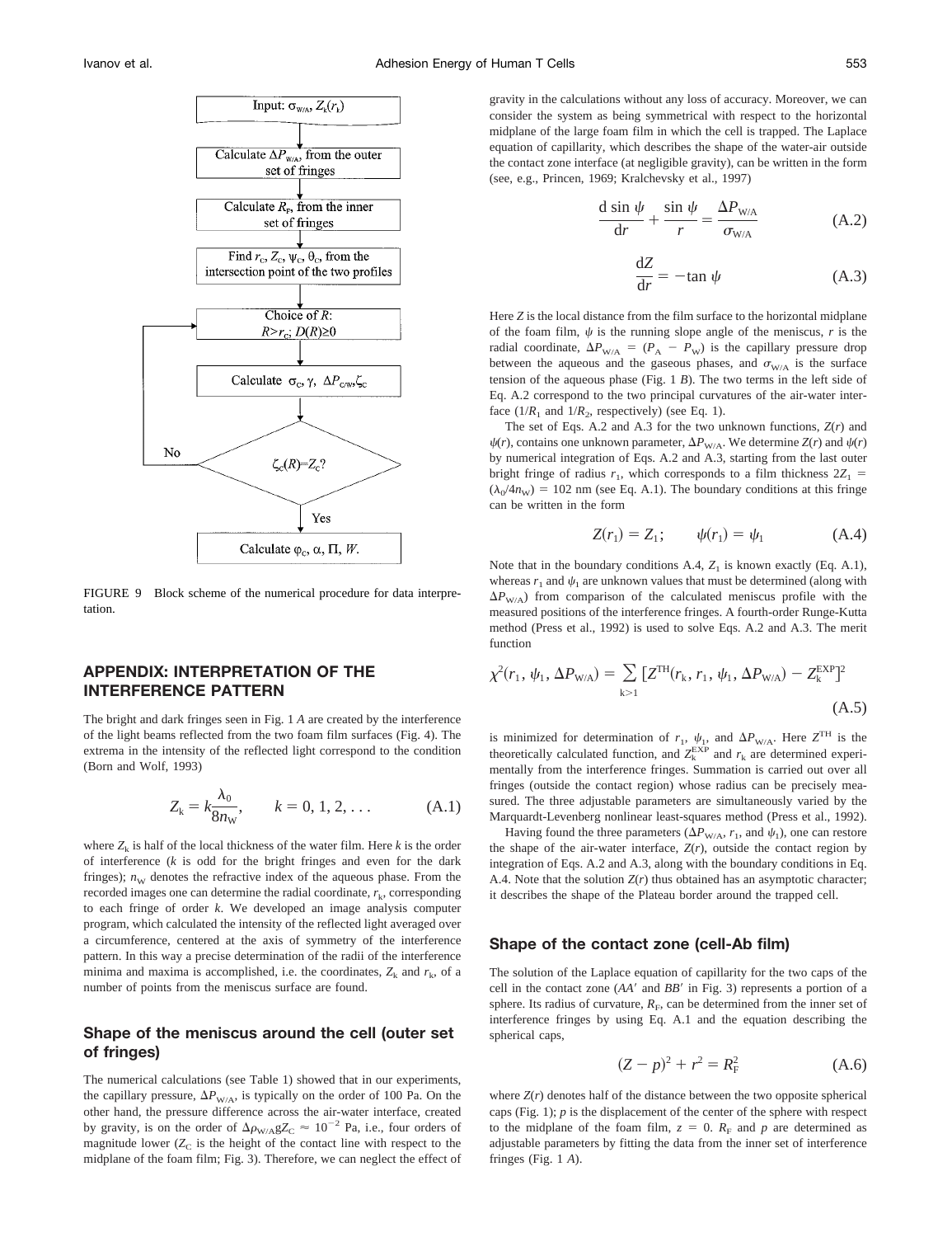The point of intersection of the spherical caps with the air-water meniscus surrounding the cell gives the coordinates of the contact line,  $r<sub>C</sub>$ and  $Z_C$ , and the slope angles at the contact line,  $\psi_C$  and  $\theta_C$  (Fig. 3). The values of the latter four parameters are obtained numerically.

#### **Shape of the cell-water interface**

The shape of the cell membrane,  $\zeta(r)$ , that is not in contact with the air-water interface (see Fig. 3), is also governed by the Laplace equation of capillarity. For the following consideration, it is more convenient to write Eqs. A.2 and A.3 in their equivalent forms:

$$
\frac{\mathrm{d}}{\mathrm{d}r} \left( \frac{\zeta'}{\sqrt{1 + {\zeta'}^2}} \right) + \frac{\zeta'}{r\sqrt{1 + {\zeta'}^2}} = \frac{\Delta P_{\rm CW}}{\sigma_{\rm C}} \tag{A.7}
$$

$$
\zeta' \equiv \frac{\mathrm{d}\zeta}{\mathrm{d}r} \tag{A.8}
$$

where  $\zeta(r)$  is the generatrix of the cell membrane,  $\Delta P_{\text{C/W}} = (P_{\text{C}} - P_{\text{W}})$  is the capillary pressure drop across the cell membrane, and  $\sigma_{\text{C}}$  is the membrane tension. Because of the symmetry of the system with respect to the plane  $z = 0$ , we can consider only the upper half of the cell,  $\zeta > 0$ . Equations A.7 and A.8 can be analytically integrated by using the boundary condition

$$
\zeta' = -\infty \qquad \text{at } r = R. \tag{A.9}
$$

The result reads:

$$
\frac{d\zeta}{dr} = \frac{b(1 - r^2/R^2) - 1}{\sqrt{1 - r^2/R^2} \sqrt{2b - 1 - b^2(1 - r^2/R^2)}}
$$
(A.10)

where *b* is defined by Eq. 4. An additional integration of Eq. A.10 along with the boundary condition  $\zeta(r = R) = 0$  leads to an explicit expression for the shape of the cell membrane, that is, Eq. 2.

The mechanical properties of the membrane are characterized by the tension of the leukocyte cell,  $\sigma_C$ , in Eq. A.7. For red blood cells other characteristics, like the bending elasticity modulus,  $k<sub>C</sub>$ , and the shearing elasticity modulus,  $\eta_C$ , were found to make some contribution to the total energy of cell deformation (Evans, 1985a,b, 1988). A generalization of the Laplace equation of capillarity, including two additional terms related to the bending and shearing elasticity,  $k<sub>C</sub>$  and  $\eta<sub>C</sub>$ , was recently obtained by a rigorous thermodynamic approach (see equation 4.20 in Kralchevsky et al., 1994). For an axisymmetrical surface, this equation reads:

$$
\sigma_{\rm C} \left( \frac{d \sin \varphi}{dr} + \frac{\sin \varphi}{r} \right) = \Delta P_{\rm CW}
$$
  
+  $\frac{k_{\rm C}}{r} \cos \varphi \frac{d}{dr} \left\{ r \cos \varphi \frac{d}{dr} \left[ \frac{1}{r} \frac{d}{dr} (r \sin \varphi) \right] \right\}$   
-  $\eta_{\rm C} \left( \frac{d \sin \varphi}{dr} - \frac{\sin \varphi}{r} \right) \quad (A.7')$ 

Taking typical values for the elastic constants,  $k_C \approx 10^{-19}$  J and  $\eta_C \approx$  $10^{-2}$  mN/m (Evans and Skalak, 1980; Evans, 1988), one can estimate that the last two terms are at least two orders of magnitude smaller compared to the other terms (see the values of  $\sigma_{\rm C}$  and  $\Delta P_{\rm C/W}$  in Table 1). This estimate proves that the effects of bending and shearing elasticity can be neglected in the Laplace equation of capillarity for our system. They could affect the membrane mechanics only in a narrow vicinity of the contact line (where the membrane is strongly curved), thus contributing to the appearance of line tension acting along the contact line. As discussed after Eqs. A.16–A.17 below, we have found that the effect of the line tension is negligible in the framework of experimental accuracy.

The viscous effects can also be neglected in our case, because the typical time scale in our experiments ( $\sim 60$  s) is much longer than the typical relaxation time of the cell deformation  $(\sim 0.001-1$  s; see Evans and Skalak, 1980; Chien et al., 1987). One can estimate that the viscous forces can be neglected in comparison with the capillary force, which deforms the cells in our experiments.

### **Formulation of the set of equations used for determination of the equatorial radius of the cell,** *R*

As mentioned at the end of the third section, the accuracy of the optical measurement of *R* is insufficient for precise calculation of the other quantities. To overcome this problem, we formulated a set of several equations that must be solved numerically to calculate *R* and to describe completely the geometry of the system. Moreover, the values of the cell membrane tension,  $\sigma_{\rm C}$ , the tension of the asymmetrical cell-water-air film,  $\gamma$ , and the capillary pressure,  $\Delta P_{\text{C/W}}$ , are also to be calculated.

The requirement for intersection of the water-air interface with the cell surface at the contact line reads:

$$
(Z_{\rm C})_{\rm W/A} = \zeta_{\rm C} \tag{A.11}
$$

where  $(Z_C)_{W/A}$  is the height of the water-air interface at the contact line, obtained from the analysis of the outer set of interference fringes, and  $\zeta_c \equiv$  $\zeta(r_C)$  is the height of the cell surface at the contact line. From Eq. 2 we obtain

$$
(Z_{\rm C})_{\rm W/A} = \zeta_{\rm C} \equiv R[E(\Phi_{\rm C}, m) - \sqrt{1 - m}F(\Phi_{\rm C}, m)] \quad \text{(A.12)}
$$

Another relationship can be found from the Laplace equation of capillarity (Eq. A.7), which describes the shape of the cell membrane outside the contact zone. Equation A.7 can be written in the equivalent form,

$$
\sigma_{\rm C} \frac{1}{r} \frac{\mathrm{d}}{\mathrm{d}r} \left( r \sin \varphi \right) = \Delta P_{\rm CW} \tag{A.7'}
$$

The integration of Eq. A.7" over  $r$  in the range from  $R$  to  $r<sub>C</sub>$  yields the expression

$$
\sigma_{\rm C}(r_{\rm C} \sin \varphi_{\rm C} - R) = \frac{1}{2} \Delta P_{\rm CW}(r_{\rm C}^2 - R^2) \quad \text{(A.13)}
$$

where  $\varphi_C$  is the slope angle of the cell membrane at the contact line (see Fig. 3). The capillary pressure drop across the membrane,  $\Delta P_{\text{C/W}}$ , can be expressed through the capillary pressures at the water-air interface,  $\Delta P_{W/A}$ , and across the asymmetrical cell-water-air film,  $\Delta P_{\rm F} = 2\gamma/R_{\rm F}$ :

$$
\Delta P_{\rm CW} = \Delta P_{\rm F} + \Delta P_{\rm W/A} = \frac{2\gamma}{R_{\rm F}} + \Delta P_{\rm W/A} \qquad \text{(A.14)}
$$

where  $\gamma$  is the film tension of the cell-Ab film (Fig. 3). Eliminating  $\Delta P_{\text{C/W}}$ from Eqs. A.13 and A.14, one obtains the following expression:

$$
\sigma_{\rm C} \left( \sin \varphi_{\rm C} - \frac{R}{r_{\rm C}} \right) = \frac{r_{\rm C}^2 - R^2}{2r_{\rm C}} \left( \frac{2\gamma}{R_{\rm F}} + \Delta P_{\rm W/A} \right) \tag{A.15}
$$

which is used below in the derivation of the final set of equations.

Two other relations stem from the interfacial tension vectorial balance at the three-phase contact line (Ivanov and Kralchevsky, 1988):

$$
\sigma_{\text{W/A}} \cos \psi_{\text{C}} + \sigma_{\text{C}} \cos \varphi_{\text{C}} = \gamma \cos \theta_{\text{C}} \qquad (A.16)
$$

$$
\sigma_{\text{W/A}} \sin \psi_{\text{C}} + \sigma_{\text{C}} \sin \varphi_{\text{C}} = \gamma \sin \theta_{\text{C}} \qquad (A.17)
$$

where  $\psi_C$  and  $\theta_C$  are the slope angles of the water-air interface and of the cell caps, respectively, at the contact line (see Fig. 3). In principle, this balance could include a term accounting for the line tension. This effect can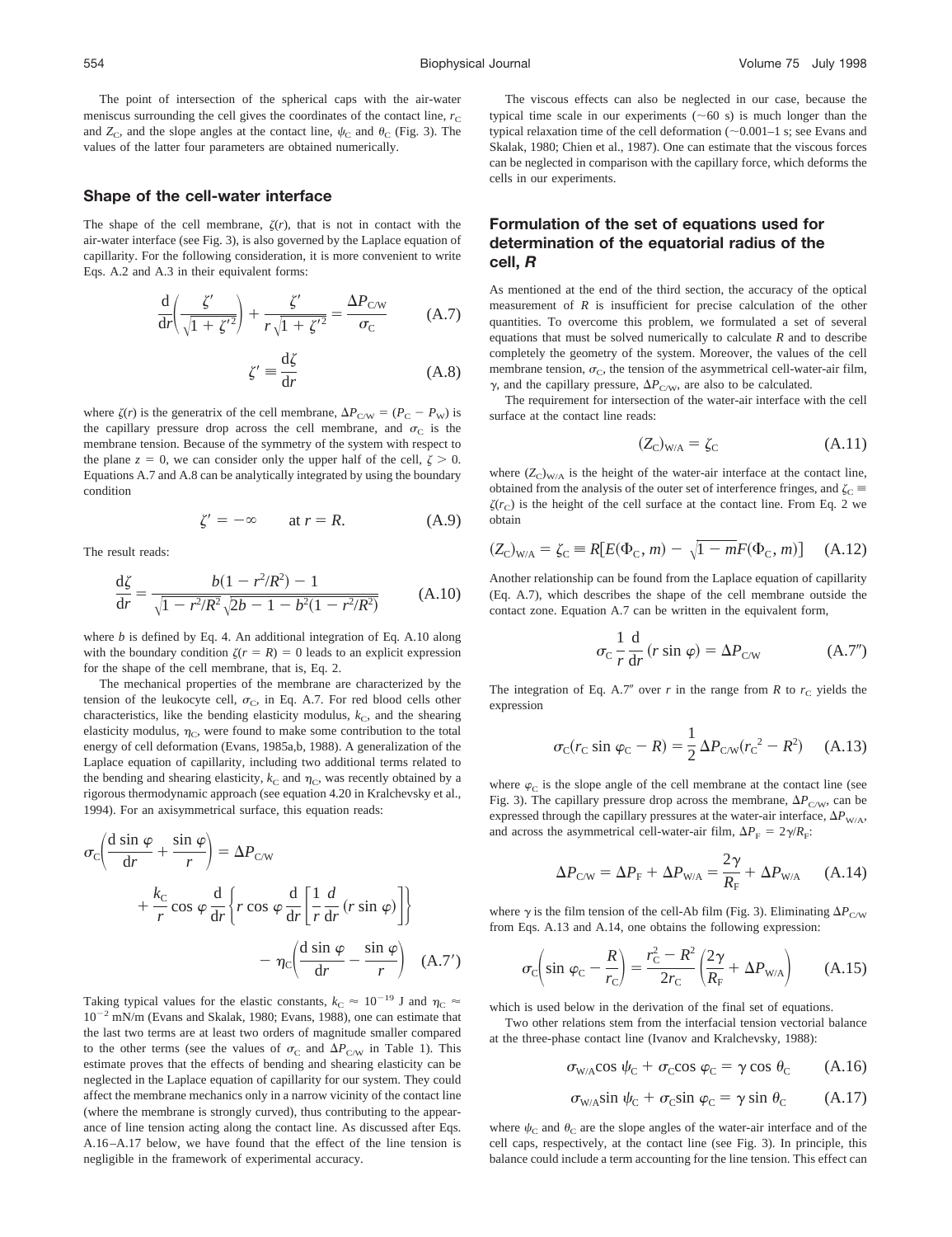be taken into account in our consideration, but it was found with other systems to be relatively small (Ivanov et al., 1992). Furthermore, the presence of a detectable line tension should lead to a variation in the contact angle,  $\alpha$ , with the radius of the contact line,  $r_{\rm C}$ . Because we did not find such a dependence (see Table 1), it seems self-consistent to neglect the line tension effect.

The set of four equations A.12, A.15–A.17 contains four unknown quantities:  $\gamma$ ,  $\sigma_C$ ,  $\varphi_C$ , and *R*. It was further modified in the following way. From Eqs. A.15 and A.17, and the geometrical relationship

$$
\sin \theta_{\rm C} = \frac{r_{\rm C}}{R_{\rm F}} \tag{A.18}
$$

one can derive an expression for the film tension,  $\gamma$ ,

$$
\gamma = a(\sigma_{\rm C} + d) \tag{A.19}
$$

where, by definition,

$$
\alpha = \frac{R_{\rm F}}{R}; \qquad d = \frac{r_{\rm C}}{R} \left( \sigma_{\rm W/A} \sin \psi_{\rm C} - \Delta P_{\rm W/A} \frac{R^2 - r_{\rm C}^2}{2r_{\rm C}} \right) \tag{A.20}
$$

On the other hand, one can express  $\sigma_C$  from Eqs. A.16 and A.17:

$$
\sigma_{\rm C}^2 = \gamma^2 + \sigma_{\rm W/A}^2 - 2\gamma \sigma_{\rm W/A} \cos(\theta_{\rm C} - \psi_{\rm C}) \quad \text{(A.21)}
$$

The substitution of  $\gamma$  from Eq. A.19 into Eq. A.21 leads to a quadratic equation for the membrane tension,  $\sigma_C$ , whose solution is

$$
\sigma_{\rm C} = \frac{1}{a^2 - 1} \left[ a \sigma_{\rm W/A} \cos(\theta_{\rm C} - \psi_{\rm C}) - a^2 d \pm D^{1/2} \right] \quad (A.22)
$$

where the discriminant *D* is given by the expression

$$
D = (\sigma_{\text{W/A}} - ad)^2 + a\sigma_{\text{W/A}}[1 - \cos(\theta_{\text{C}} - \psi_{\text{C}})]
$$
  
. 
$$
\cdot [2d - a\sigma_{\text{W/A}} - a\sigma_{\text{W/A}}\cos(\theta_{\text{C}} - \psi_{\text{C}})]
$$
 (A.23)

It can be proved that the physically meaningful solution of Eq. A.22 is that with a + sign in front of  $\sqrt{D}$  (the other solution gives  $\sigma_C < (\gamma - \sigma_{W/A})$ , which is impossible, because this violates the necessary condition for equilibrium, the existence of the Neumann triangle). Furthermore, the condition  $D \ge 0$  guarantees that the value of  $\sigma_C$  is real.

Thus we obtain the final set of four equations, A.12, A.17, A.19, and A.22, for the four unknown quantities,  $\sigma_{\rm C}$ ,  $\gamma$ ,  $\varphi_{\rm C}$ , and *R*, at a given capillary pressure. The block scheme of the numerical procedure used for solution of this set of equations, and for the complete interpretation of the interference pattern, is shown in Fig. 9. In particular, for a given value of *R* we calculate  $\sigma_C$  from Eq. A.22. Then  $\gamma(R)$  is calculated from Eq. A.19,  $\varphi_C(R)$  is calculated from Eq. A.17, and finally, *R* is obtained by numerically solving Eq. A.12. Note that the quantities  $\gamma$ ,  $\sigma_C$ ,  $\varphi_C$ , and *R* are not adjustable parameters in the numerical procedure used—their values are determined as a solution of a complete set of equations. (Adjustable parameters are  $r_1$ ,  $\psi_1$ , and  $\Delta P_{\text{W/A}}$ , which are determined from the fit of the experimental data; see Eq. A.5).

# **Accuracy of the numerical procedure used for data interpretation**

The random error stemming from the limited accuracy in the optical measurements of the radii of the interference fringes can be estimated by analysis of several consecutive images taken within a very short time interval when the values of the parameters should be constant. Comparison of the calculated values from such images shows that the reproducibility is very good for all calculated parameters, within a few percent. However, the comparison of images taken at larger time intervals  $(\sim 30 \text{ s})$  shows a much larger scattering of the calculated values (see Table 1). This means that the scattering in the results is due mainly to real changes in the living biological cell and/or its interaction with the adsorption layer.

Systematic errors could arise from several sources: from imprecise values of the surface tension  $\sigma_{W/A}$ , light wavelength,  $\lambda$ , refractive index of the film and the cell, from the slope of the two film surfaces (Eq. A.1 used for analysis of the interference pattern is derived for a plane-parallel film), and some others. All of these systematic errors were estimated to be within the limits of experimental reproducibility.

In conclusion, the accuracy of the optical determination is, in principle, high enough. However, as seen from the values quoted in Tables 1 and 2, there is a substantial scattering of the results, which is due to real changes in the interaction of the biological cell with the adsorption layer. Therefore, the data reported in Table 1 and the confidence intervals in Table 2 are representative of the reproducibility and accuracy of the determined quantities.

Dr. G. Altankov and his collaborators kindly performed the culturing of the cell lines, and their help is gratefully acknowledged. The authors are indebted to Miss R. Dimova and Mrs. S. Cholakova for their help in the numerical analysis of part of the data.

#### **REFERENCES**

- Abbas, A. K., A. H. Lichtman, and J. S. Pober. 1994. Cellular and Molecular Immunology, 2nd Ed. Saunders, London.
- Abramowitz, M., and I. A. Stegun. 1964. Handbook of Mathematical Functions, Applied Mathematics Series, Vol. 55. National Bureau of Standards, Washington, DC (reprinted by Dover Publications, New York, 1968).
- Acuto, O., R. E. Hussey, K. A. Fitzgerald, J. P. Protentis, S. C. Meuer, S. F. Schlossman, and E. L. Reinherz. 1983. The human T cell receptor: appearance in ontogeny and biochemical relationship of  $\alpha$  and  $\beta$  subunits on IL-2 dependent clones and T cell tumors. *Cell.* 34:717–726.
- Adamson, A. 1976. Physical Chemistry of Surfaces, 3rd Ed. Wiley-Interscience, New York.
- Alberts, B., D. Bray, J. Lewis, M. Raff, K. Roberts, and J. D. Watson. 1994. Molecular Biology of the Cell, 3rd Ed. Garland Publishing, New York.
- Alcover, A., C. Alberini, O. Acuto, L. K. Clayton, C. Transy, G. C. Spagnoli, P. Moingeon, P. Lopez, and E. L. Reinherz. 1988. Interdependence of CD3-Ti and CD2 activation pathways in human T lymphocytes. *EMBO J.* 7:1973–1977.
- Bell, G. I. 1978. Models for the specific adhesion of cells to cells. *Science.* 200:618–627.
- Bell, G. I. 1988. Models of cell adhesion involving specific binding. *In* Physical Basis of Cell-Cell Adhesion. P. Bondgrand, editor. CRC Press, Boca Raton, FL. 227–258.
- Bell, G. I., M. Dembo, and P. Bongrand. 1984. Cell adhesion: competition between nonspecific repulsion and specific bonding. *Biophys. J.* 45: 1051–1064.
- Bongrand, P., editor. 1988. Physical Basis of Cell-Cell Adhesion. CRC Press, Boca Raton, FL.
- Bongrand, P., C. Capo, J.-L. Mege, and A.-M. Benoliel. 1988. Use of hydrodynamic flows to study cell adhesion. *In* Physical Basis of Cell-Cell Adhesion. P. Bondgrand, editor. CRC Press, Boca Raton, FL. 125–156.
- Born, M., and E. Wolf. 1993. Principles of Optics, 6th Ed. Pergamon Press, Oxford.
- Chien, S., K.-L. P. Sung, G. W. Schmid-Schonbein, R. Skalak, E. A. Scmalzer, and S. Usami. 1987. Rheology of leukocytes. *Ann. N.Y. Acad. Sci.* 516:333–347.
- Cozens-Roberts, C., J. A. Quinn, and D. A. Lauffenberger. 1990. Receptormediated adhesion phenomena: model studies with the radial-flow detachment assay. *Biophys. J.* 58:107–125.
- Darnell, J., H. Lodish, and D. Baltimore. 1990. Molecular Cell Biology, 2nd Ed. Scientific American Books, New York.